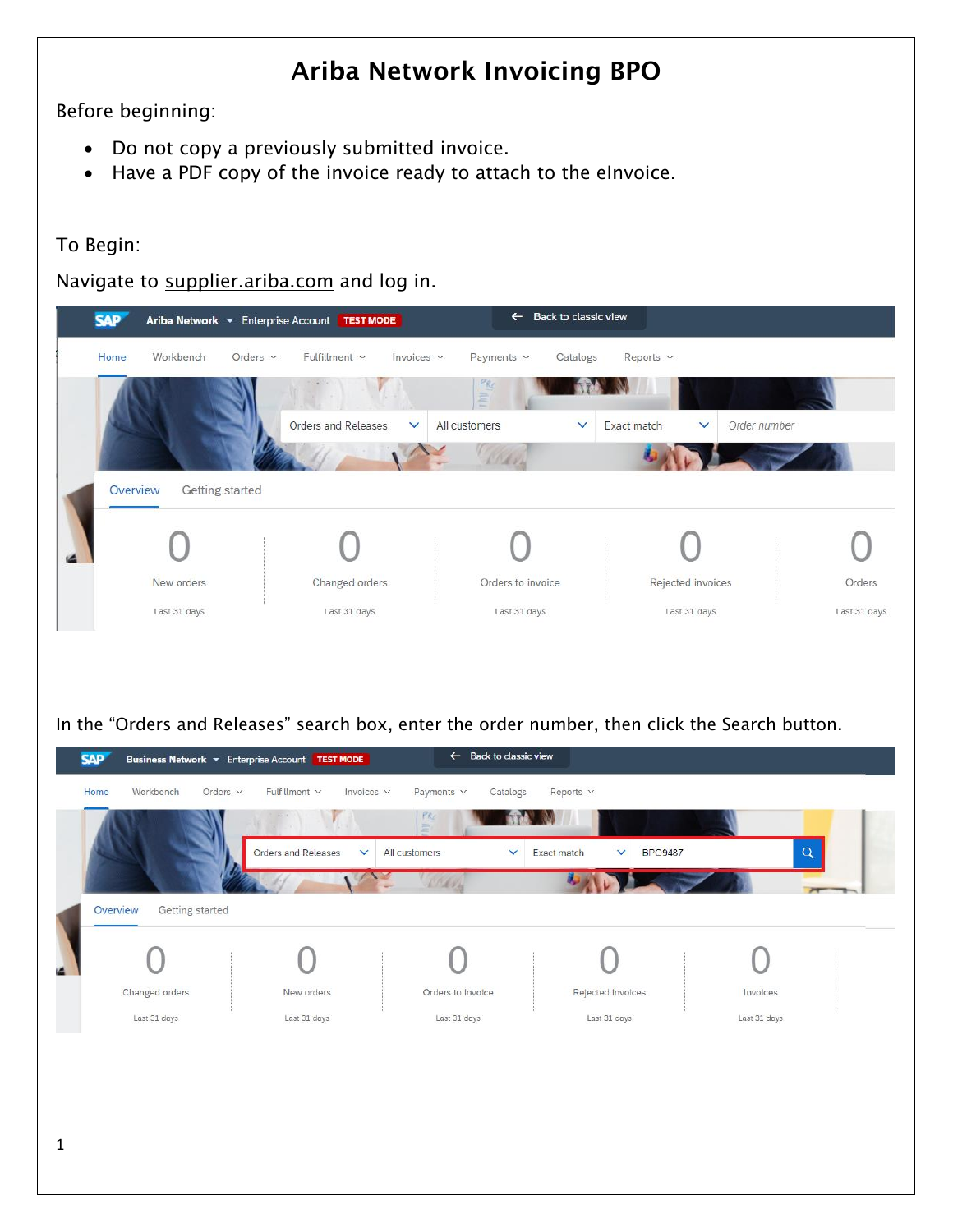When you find the order number, click on the order number link under the "Order Number" column.

| $\blacktriangleright$ Search Filters |                     |               |                                 |           |                 |                         |        |                   |              |                               |  |  |
|--------------------------------------|---------------------|---------------|---------------------------------|-----------|-----------------|-------------------------|--------|-------------------|--------------|-------------------------------|--|--|
|                                      | Customer:           | All Customers |                                 |           | $\checkmark$    |                         |        |                   |              |                               |  |  |
|                                      | Order Number:*      |               | Partial number (C) Exact number |           |                 |                         |        |                   |              |                               |  |  |
| <b>BPO9487</b><br>Œ.                 |                     |               |                                 |           |                 |                         |        |                   |              |                               |  |  |
|                                      |                     |               |                                 |           |                 |                         |        |                   |              |                               |  |  |
|                                      |                     |               |                                 |           |                 |                         |        |                   |              |                               |  |  |
|                                      |                     |               |                                 |           |                 |                         |        |                   |              |                               |  |  |
|                                      | Purchase Orders (4) |               |                                 |           |                 |                         |        |                   |              |                               |  |  |
| Type                                 | Order Number        | Ver           | Customer                        | Inquiries | Ship To Address | <b>Ordering Address</b> | Amount | Date $\downarrow$ | Order Status | <b>External Document Type</b> |  |  |

A new page will open with the details of the order, including attachments and previously submitted invoices, which can be found under "Related Documents."

| Ariba Network -<br><b>GAD</b>                                                                                                                    | <b>Enterprise Account TEST MODE</b>                                                                                                                                       | $^{\circ}$<br><b>VM</b>                                                                                                                                                                                                             |
|--------------------------------------------------------------------------------------------------------------------------------------------------|---------------------------------------------------------------------------------------------------------------------------------------------------------------------------|-------------------------------------------------------------------------------------------------------------------------------------------------------------------------------------------------------------------------------------|
| Purchase Order: BPO9487                                                                                                                          |                                                                                                                                                                           | Done                                                                                                                                                                                                                                |
|                                                                                                                                                  |                                                                                                                                                                           |                                                                                                                                                                                                                                     |
| Create Order Confirmation v                                                                                                                      | Create Ship Notice<br>Create Invoice v                                                                                                                                    | ø<br>王<br>$\cdots$                                                                                                                                                                                                                  |
| <b>Order Detail</b><br>Order History                                                                                                             |                                                                                                                                                                           |                                                                                                                                                                                                                                     |
| From:<br>UNIVERSITY OF WASHINGTON<br>4300 ROOSEVELT WAY NE<br>SEATTLE, WA 98105<br><b>United States</b>                                          | To:<br>ReddyGo Solutions - TEST<br>123 TEST DRIVE<br><b>TEST. WA 98195</b><br><b>United States</b><br>Phone: +1 (206) 555-1212<br>Fax:<br>Email: morriv@uw.edu            | Item Level Blanket Purchase Order<br>(+ Changed)<br><b>BPO9487</b><br>Amount: \$5,000.00 USD<br>Version: 3 (Previous Version)                                                                                                       |
| Payment Terms <sup>1</sup><br><b>NFT 30</b><br><b>Other Information</b><br>Hierarchical Type: StandAlone<br>Terms and Conditions:<br>View less » | This Contract is subject to University of Washington General Terms and Conditions available at:<br>http://f2.washington.edu/fm/ps/info-for-suppliers/terms-and-conditions | <b>Routing Status: Sent</b><br><b>BPO Status: Open</b><br>BPO Type: No Release Required<br>Amount Available: \$5,000.00 USD<br>Effective Date: 1 Sep 2020<br>Expiration Date: 22 Sep 2020<br>Related Documents: Untitled 09/01/2020 |
| <b>Attachments</b>                                                                                                                               |                                                                                                                                                                           |                                                                                                                                                                                                                                     |

Click the "Create Invoice" button, and select "Standard Invoice." You will also select "Standard Invoice" when entering a credit.

| Purchase Order: BPO9487                                                                                                                                                | Done |
|------------------------------------------------------------------------------------------------------------------------------------------------------------------------|------|
| SAP Ariba has partnered with Uber Freight to provide suppliers with real-time pricing and reliable capacity, especially crucial during times of disruption. Learn more |      |
| 鼎<br>Create Order Confirmation ▼<br><b>Create Ship Notice</b><br>Create Invoice v                                                                                      | 000  |
| <b>Order Detail</b><br><b>Order History</b>                                                                                                                            |      |
| 2                                                                                                                                                                      |      |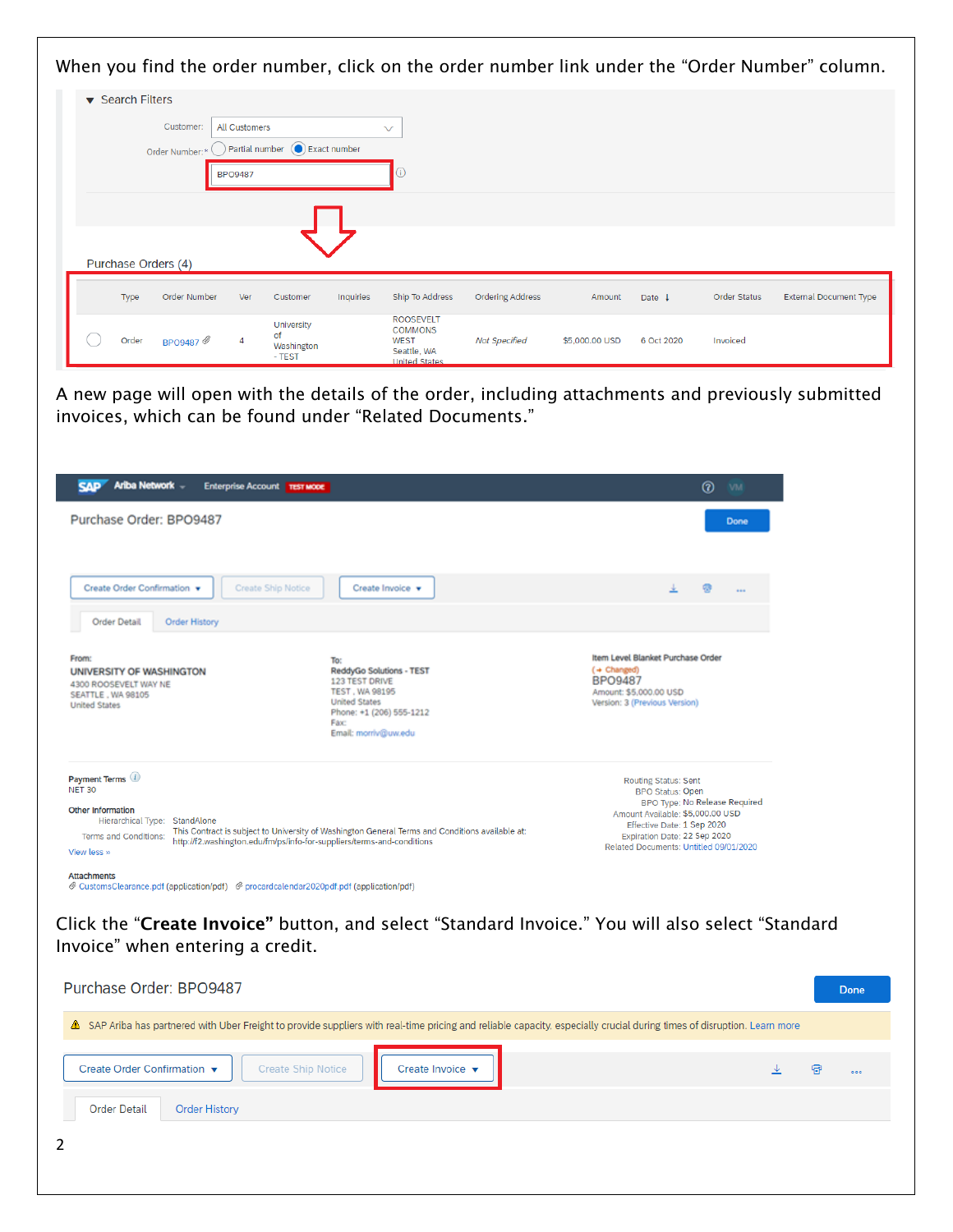A new page will open where you can enter the invoice information.

- Enter an invoice number (match the invoice number in the copy of the invoice that you will attach)
- Select an invoice date (defaults to today's date, click on the calendar icon to change the invoice date).
- Enter the appropriate tax rate (where delivered) in the Rate (%) field.
- If you are not charging sales tax, enter 0.00 in the tax field, or simply click the "Remove" option in the Tax section to remove the tax field altogether.
- If VAT tax is required, do not add to the "Tax Amount." Add this to the line item cost.

| ▼ Invoice Header                                        |                                     |                                                        |                       | * Indicates required field | Add to Header v     |
|---------------------------------------------------------|-------------------------------------|--------------------------------------------------------|-----------------------|----------------------------|---------------------|
| Summary                                                 |                                     |                                                        |                       |                            |                     |
| Blanket Order: BPO9487                                  |                                     |                                                        | Subtotal: \$0.00 USD  |                            | View/Edit Addresses |
| Invoice $#$ :*                                          | 43210                               | Total Gross Amount: \$0.00 USD                         | Total Tax: \$0.00 USD |                            |                     |
|                                                         | ! Required field                    | Total Net Amount: \$0.00 USD<br>Amount Due: \$0.00 USD |                       |                            |                     |
| Invoice Date:*                                          | ■<br>8 Nov 2021                     |                                                        |                       |                            |                     |
| <b>Service Description:</b>                             |                                     |                                                        |                       |                            |                     |
| Supplier Tax ID:                                        |                                     |                                                        |                       |                            |                     |
| <b>Remit To</b>                                         | 123 TEST DRIVE V                    |                                                        |                       |                            |                     |
|                                                         | SEATTLE, WA<br><b>United States</b> |                                                        |                       |                            |                     |
| Tax $\odot$<br>$\bullet$<br>Header level tax $\bigcirc$ | Line level tax $\bigcirc$           |                                                        |                       |                            |                     |
| Category:*                                              | Sales Tax<br>$\checkmark$           | Taxable Amount:                                        | \$0.00 USD            |                            | Remove              |
|                                                         |                                     |                                                        |                       |                            |                     |
| Location:                                               |                                     | Tax Rate Type:                                         |                       |                            |                     |
| Description:                                            | Tax                                 | Rate(%):                                               | 10.25                 |                            |                     |
| Regime:                                                 | $\checkmark$                        | Tax Amount:                                            | \$0.00 USD            |                            |                     |
|                                                         |                                     |                                                        |                       |                            |                     |

To attach a copy of the invoice, click the "Add to Header" button for a drop-down menu. Options for the header include:

- Attachment (Note: This makes the attachment section visible in an area that is down in the lower part of the page).
- Shipping
- Special Handling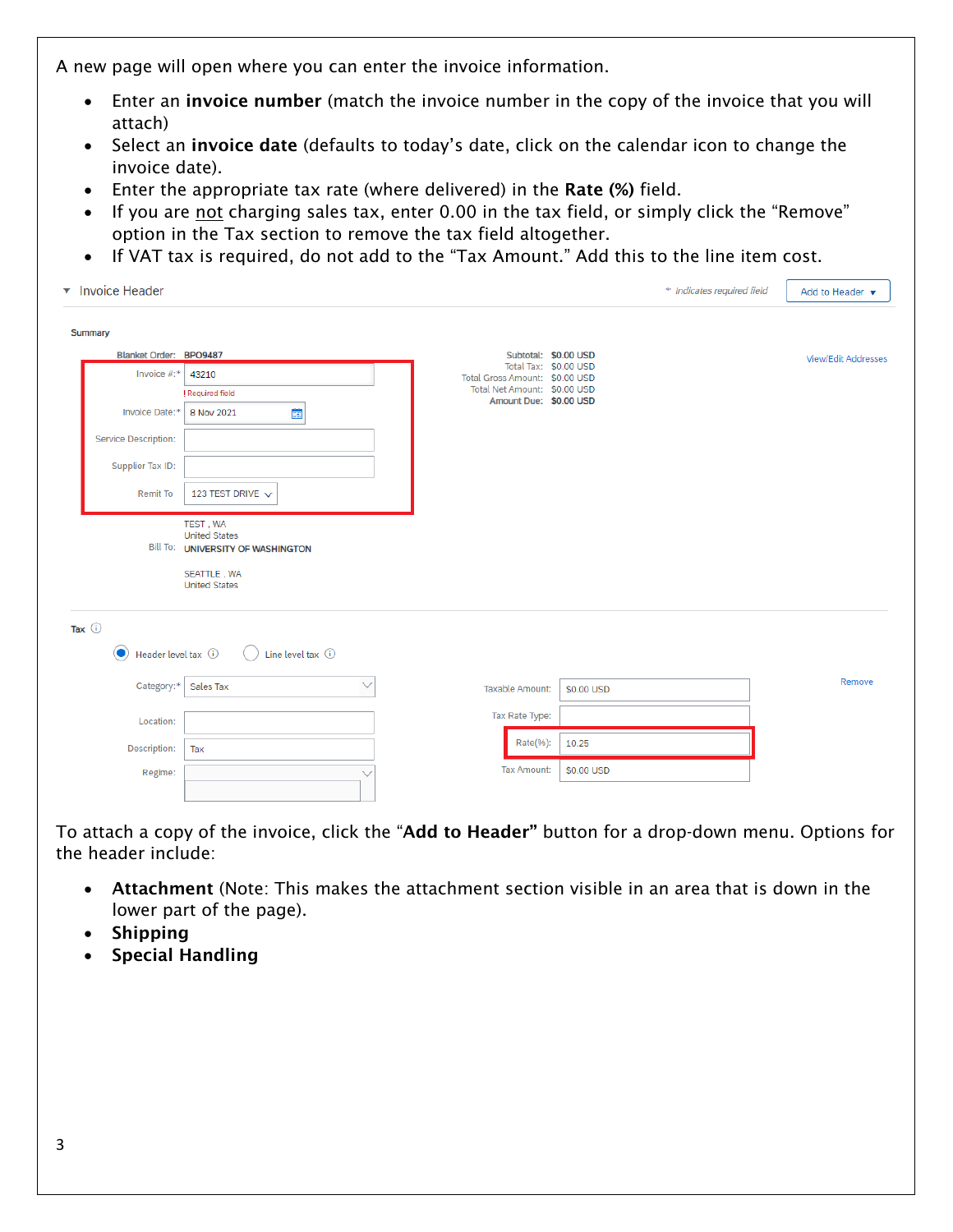| <b>Invoice Header</b>       |                          |                                                        |                       | * Indicates required field<br>Tax | Add to Header v                          |
|-----------------------------|--------------------------|--------------------------------------------------------|-----------------------|-----------------------------------|------------------------------------------|
| <b>Summary</b>              |                          |                                                        |                       | <b>Shipping Cost</b>              |                                          |
| Blanket Order: BPO9487      |                          |                                                        | Subtotal: \$0.00 USD  | <b>Shipping Documents</b>         |                                          |
| Invoice #:*                 |                          | Total Gross Amount: \$0.00 USD                         | Total Tax: \$0.00 USD | <b>Special Handling</b>           |                                          |
| Invoice Date:*              | 繭<br>7 Oct 2020          | Total Net Amount: \$0.00 USD<br>Amount Due: \$0.00 USD |                       | <b>Discount</b>                   |                                          |
| <b>Service Description:</b> |                          |                                                        |                       |                                   | Additional Reference Documents and Dates |
| Supplier Tax ID:            |                          |                                                        |                       | Attachment                        |                                          |
| <b>Remit To</b>             | 123 TEST DRIVE $\sqrt{}$ |                                                        |                       |                                   |                                          |

The Attachment section appears above the list of items on the order. The attachment will be added later.

| <b>Attachments</b>                                   |                |
|------------------------------------------------------|----------------|
| The total size of all attachments cannot exceed 10MB |                |
| Choose File   No file chosen                         | Add Attachment |

Scroll down to the Items section.

Make sure the checkbox next to the line item is checked and select either "Goods" or "Services" from the "Create" dropdown menu.

| <b>Blanket PO Items</b>                         |          |               |             |             |        |                          |                                                  |            |
|-------------------------------------------------|----------|---------------|-------------|-------------|--------|--------------------------|--------------------------------------------------|------------|
| Line                                            | Quantity | <b>UOM</b>    |             | <b>rice</b> | Part # | <b>Auxiliary Part ID</b> | Description                                      | Subtotal   |
| 1                                               |          | EA            | $$0.00$ JSD |             | 76543  |                          | ccc 00000000 Miscellaneous Open lot for supplies | \$0.00 USD |
| Create $\blacktriangledown$<br>Goods<br>Service | Edit     | <b>Delete</b> |             |             |        |                          |                                                  |            |

A new page will open where you can enter the line item invoice details.

- Enter a Quantity and the Unit Price for the invoice.
- If creating a credit, enter the quantity as negative and the price as positive. Example: Quantity -1 and price \$100.00.
- Do not use the "Reference Date" section on this section.
- Do not use "Line Item Attachments."

Freight Only Billing: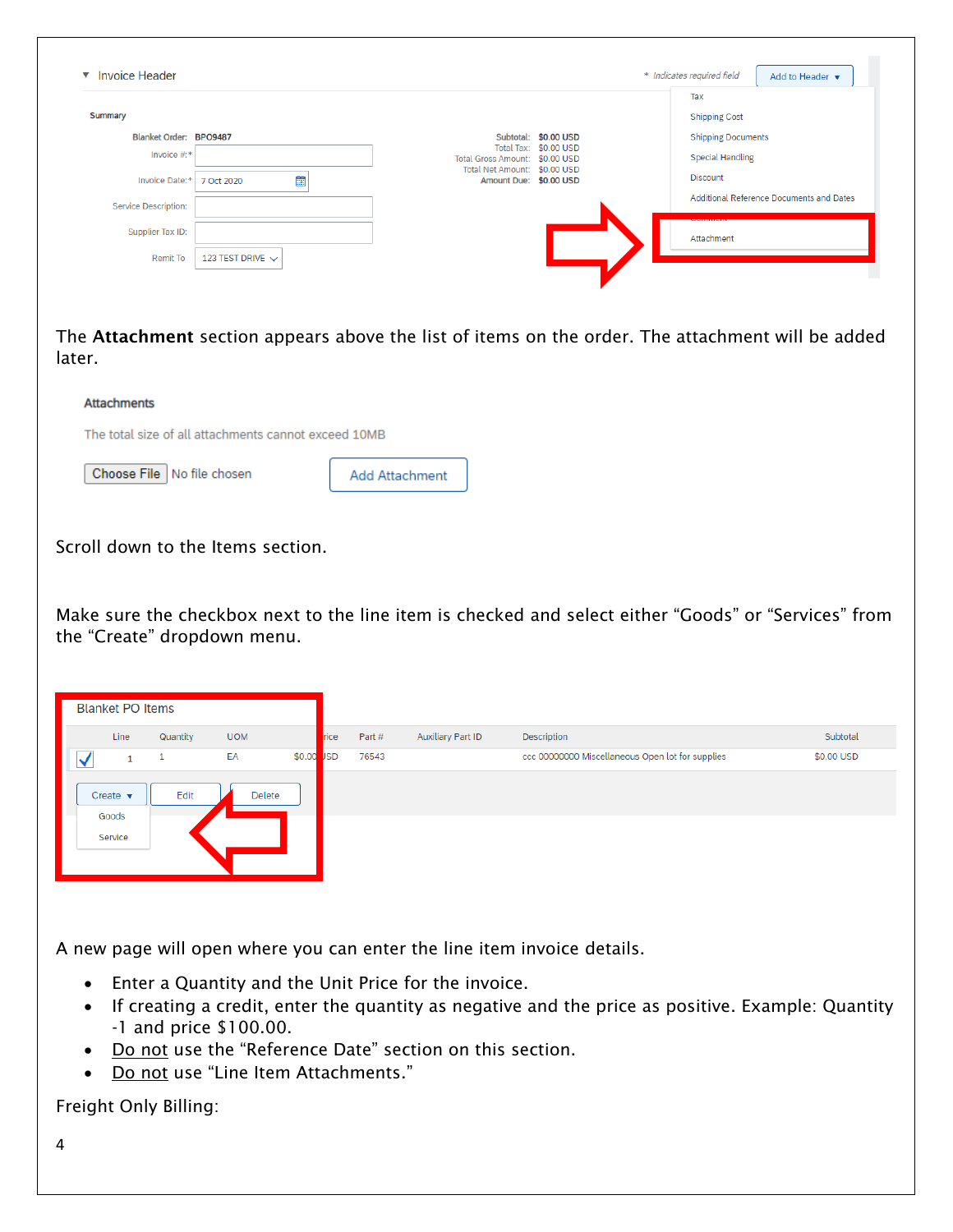- Select "Shipping" from the "Add Header" menu. Enter the freight or shipping charges at the Header level and any applicable sales tax. Then select one of the lines on the PO and either enter a quantity or an amount of 0. This will allow the invoice to process through Ariba with just shipping.
- If crediting only tax or freight, enter the tax or freight as a negative amount.

## v Invoice Item \* Indicates required field Line Item Actions  $\mathbf{\mathbf{v}}$ Part #:\*  $\boxed{1}$ Quantity: $\parallel$  1 Unit: EA Customer Part #: Unit Price:\* \$100.00 USD Subtotal: \$0.00 USD Description: ccc 00000000 Miscellaneous Open lot for supplies **Description** Reference Date: **Inspection Date: EXE**  $\frac{1}{100}$ **Accounting** Reference ID: Description: Reference Create Cancel

The invoice now displays the invoiced line item.

To attach a copy of the invoice, click the "Choose File" button under Attachments. We encourage attaching a PDF copy of the invoice.

Then click "Next."

Click the "Create" button.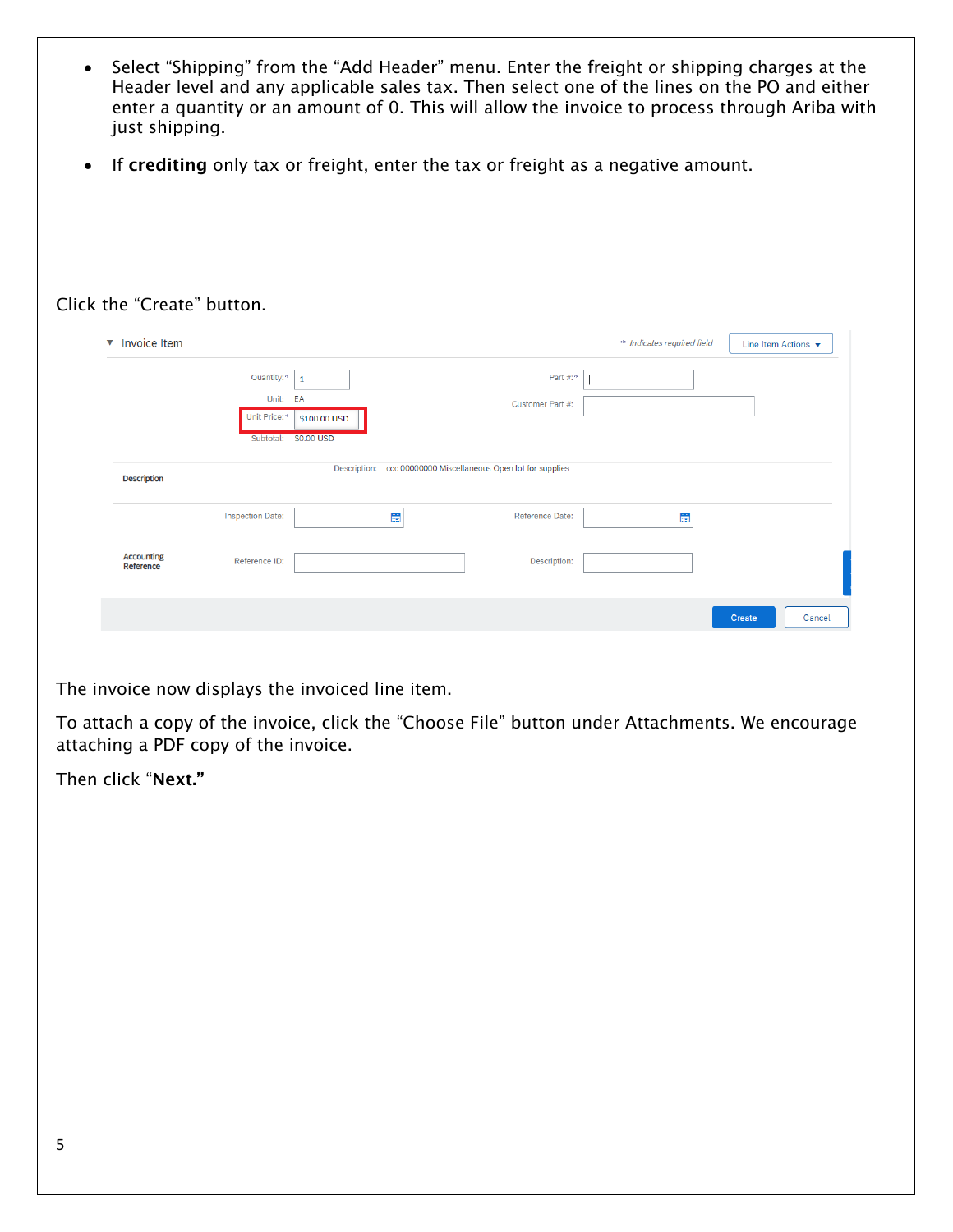| <b>Attachments</b><br>The total size of all attachments cannot exceed 10MB |              |            |                       |             |                   |                                                  | Remove              |
|----------------------------------------------------------------------------|--------------|------------|-----------------------|-------------|-------------------|--------------------------------------------------|---------------------|
| Choose File No file chosen                                                 |              |            | <b>Add Attachment</b> |             |                   |                                                  |                     |
| Add to Header $\sqrt{}$<br><b>Blanket PO Items</b>                         |              |            |                       |             |                   |                                                  |                     |
| Line                                                                       | Quantity     | <b>UOM</b> | Price                 | Part#       | Auxiliary Part ID | Description                                      | Subtotal            |
| $\nabla$ 1                                                                 | 1            | EA         | \$0.00 USD            | 76543       |                   | ccc 00000000 Miscellaneous Open lot for supplies | \$0,00 USD          |
| 1.1                                                                        | $\mathbf{1}$ | EA         | \$100.00 USI          | <b>XXXX</b> |                   | ccc 00000000 Miscellaneous Open lot for supplies | \$100.00 USD        |
| Create $\mathbf{\mathbf{v}}$                                               | Edit         |            | <b>Delete</b>         |             |                   |                                                  |                     |
|                                                                            |              |            |                       |             |                   |                                                  |                     |
|                                                                            |              |            |                       |             |                   | Update<br>Save                                   | Exit<br><b>Next</b> |

Carefully review the invoice to verify the information is correct and the tax amount has been calculated based on the tax rate you entered previously and the line item(s) you added to the invoice.

Do not click the "For Information Only" box. The invoice will not be sent to the UW if this box is used.

After your review, click "Submit" to submit the invoice over the network to UW.

| <b>Create Invoice</b>                                                                                                                                                                                                                                                                                                                                                                                                                                                                                                    |                                                                                                                       |                                               | Previous                                                                       | Save                                                                        | <b>Submit</b> |  | Exit |
|--------------------------------------------------------------------------------------------------------------------------------------------------------------------------------------------------------------------------------------------------------------------------------------------------------------------------------------------------------------------------------------------------------------------------------------------------------------------------------------------------------------------------|-----------------------------------------------------------------------------------------------------------------------|-----------------------------------------------|--------------------------------------------------------------------------------|-----------------------------------------------------------------------------|---------------|--|------|
| Confirm and submit this document. It will not be electronically signed according to the countries of origin and destination of invoice. The document's originating country is:United States. The document's<br>destination country is: United States.<br>If you want your invoices to be stored in the Ariba long term document archiving, you can subscribe to an archiving service. Note that you will also be able to archive old invoices once you subscribe to<br>the archiving service.<br><b>Standard Invoice</b> |                                                                                                                       |                                               |                                                                                |                                                                             |               |  |      |
| Invoice Number: 43210<br>Invoice Date: Wednesday 7 Oct 2020 1:35 PM GMT-07:00<br>Original Blanket Purchase Order: BPO9487                                                                                                                                                                                                                                                                                                                                                                                                | <b>Total Gross Amount:</b><br><b>Total Net Amount:</b>                                                                | Subtotal:<br>Total Tax:<br><b>Amount Due:</b> |                                                                                | \$100.00 USD<br>\$10.10 USD<br>\$110.10 USD<br>\$110.10 USD<br>\$110.10 USD |               |  |      |
| <b>REMIT TO:</b>                                                                                                                                                                                                                                                                                                                                                                                                                                                                                                         | <b>BILL TO:</b>                                                                                                       |                                               | <b>SUPPLIER:</b>                                                               |                                                                             |               |  |      |
| ReddyGo Solutions - TEST                                                                                                                                                                                                                                                                                                                                                                                                                                                                                                 | UNIVERSITY OF WASHINGTON                                                                                              |                                               | ReddyGo Solutions - TEST                                                       |                                                                             |               |  |      |
| Postal Address:<br>123 TEST DRIVE<br><b>TEST. WA 98195</b><br><b>United States</b><br>Remit To ID: 2751010201                                                                                                                                                                                                                                                                                                                                                                                                            | Postal Address (Default):<br>4300 ROOSEVELT WAY NE<br>SEATTLE, WA 98105<br><b>United States</b><br>Address ID: 100754 |                                               | Postal Address:<br>4517 96th St E<br>Tacoma , WA 98446<br><b>United States</b> |                                                                             |               |  |      |